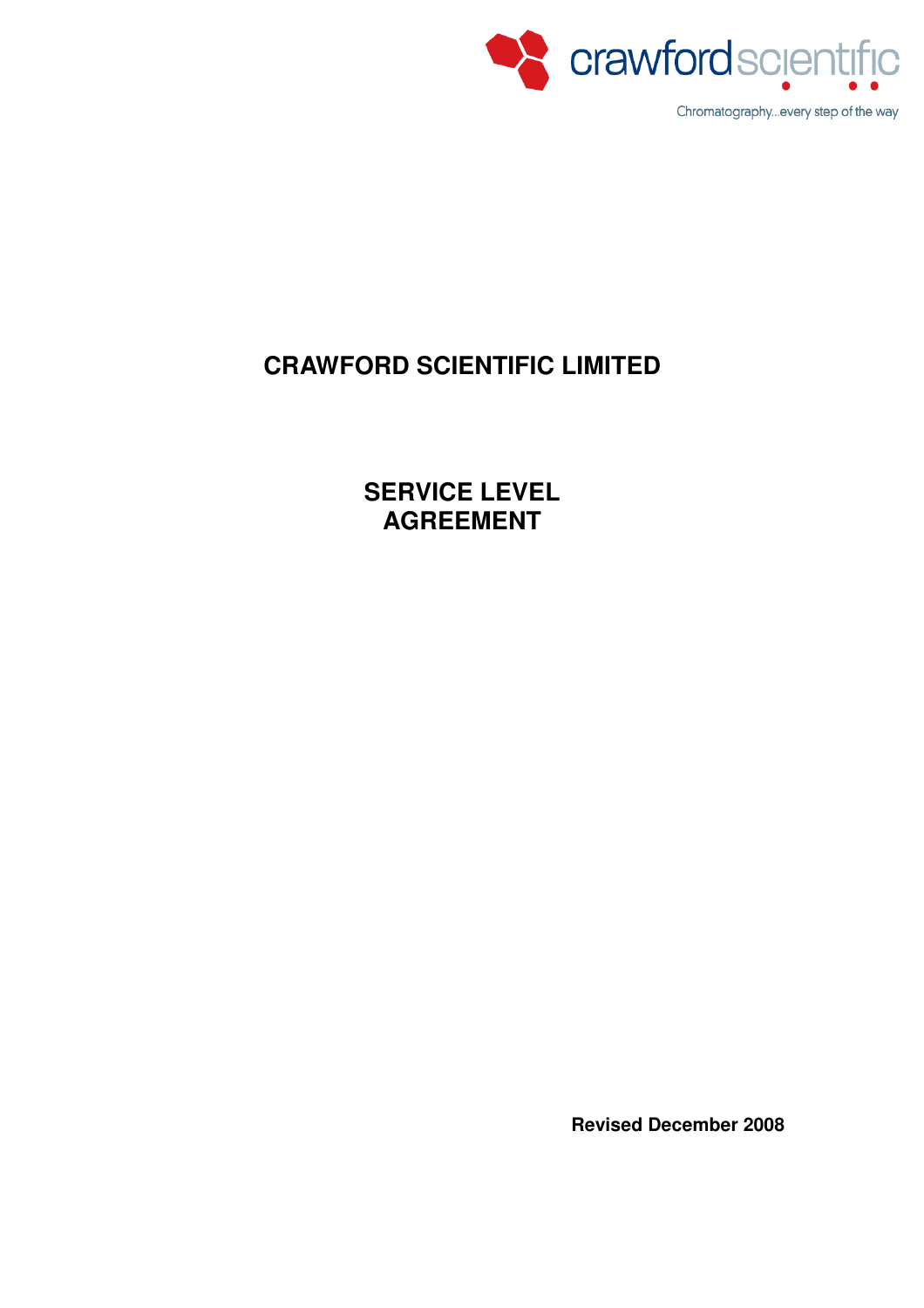

Chromatography...every step of the way

# **Service Level Agreement**

This Service Level Agreement covers the following terms and conditions:

- 1. The Contract
- 2. Pricing
- 3. Payment Terms
- 4. Delivery of Goods
- 5. Conditions, Warranties and Sellers Liabilities
- 6. Purchaser's Duty to Take Care
- 7. Patents, Designs and Technical Information
- 8. Passing of Risk and Property
- 9. Termination
- 10. Legal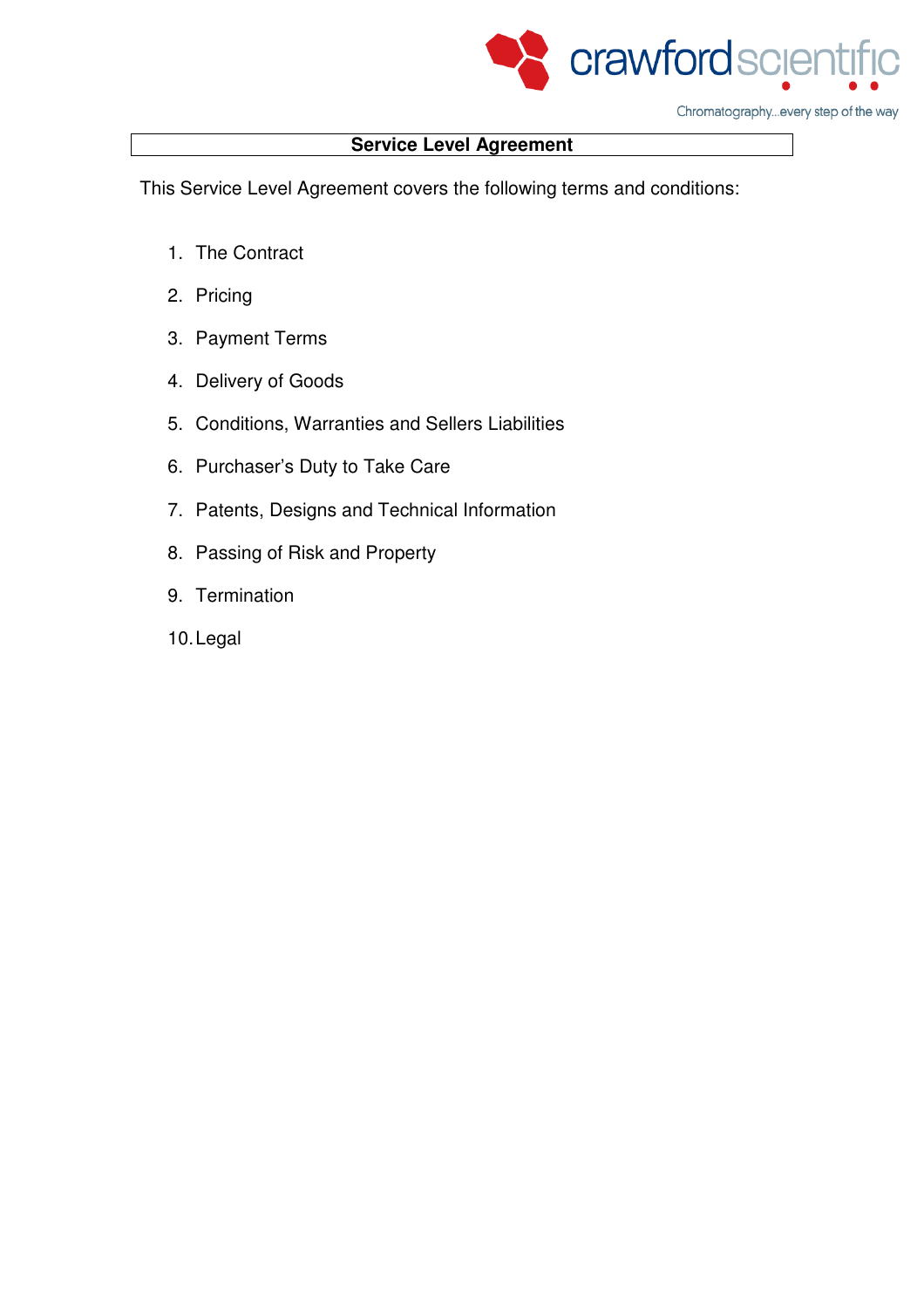

#### **Terms and Conditions**

### 1. The Contract

The only terms and conditions of contract between Crawford Scientific Limited ("The seller") and the Purchaser shall be those set out below unless other terms are expressly accepted in writing with an authorised employee of the seller.

## 2. Pricing

- i. All goods will be supplied at the price and the vat rate applicable.
- ii. All prices shown on site are net of tax and carriage and the seller has the right to amend these prices at its discretion.
- iii. Quotes expressed to be at a fixed price remain open for acceptance by the purchaser within the period stated on the quotation, if no period stated then they are void after **30 days** of the date on the quote irrespective of the date purchaser received the quote.
- iv. The seller reserves the right to make an additional cost on special shipments or weights, this will be advised prior to despatch.

## 3. Payment Terms

- i. For all sales in the UK payment of the full price (including VAT) and any additional carriage charged, must be made within 30 days of date of Invoice. Thereafter the seller shall be entitled to recover 2% above the base rate of Bank of England ruling at the date the purchase price is due.
- ii. For all sales outside the UK the purchaser shall pay by credit/debit card, unless other agreements are agreed in writing by the seller.

#### 4. Delivery of Goods

- i. The seller undertakes to deliver by specified delivery dates. However in all cases delivery dates are estimated if not in stock and without any commitment or obligation on the part of the seller. The purchaser shall not be entitled to cancel any order or refuse payment should delivery be made after the specific delivery date.
- ii. Unless otherwise agreed by the seller orders with delivery within UK will be at the purchasers cost by whatever means the seller deems appropriate. The packaging and Insurance costs will be charged in addition to the price quoted for the goods.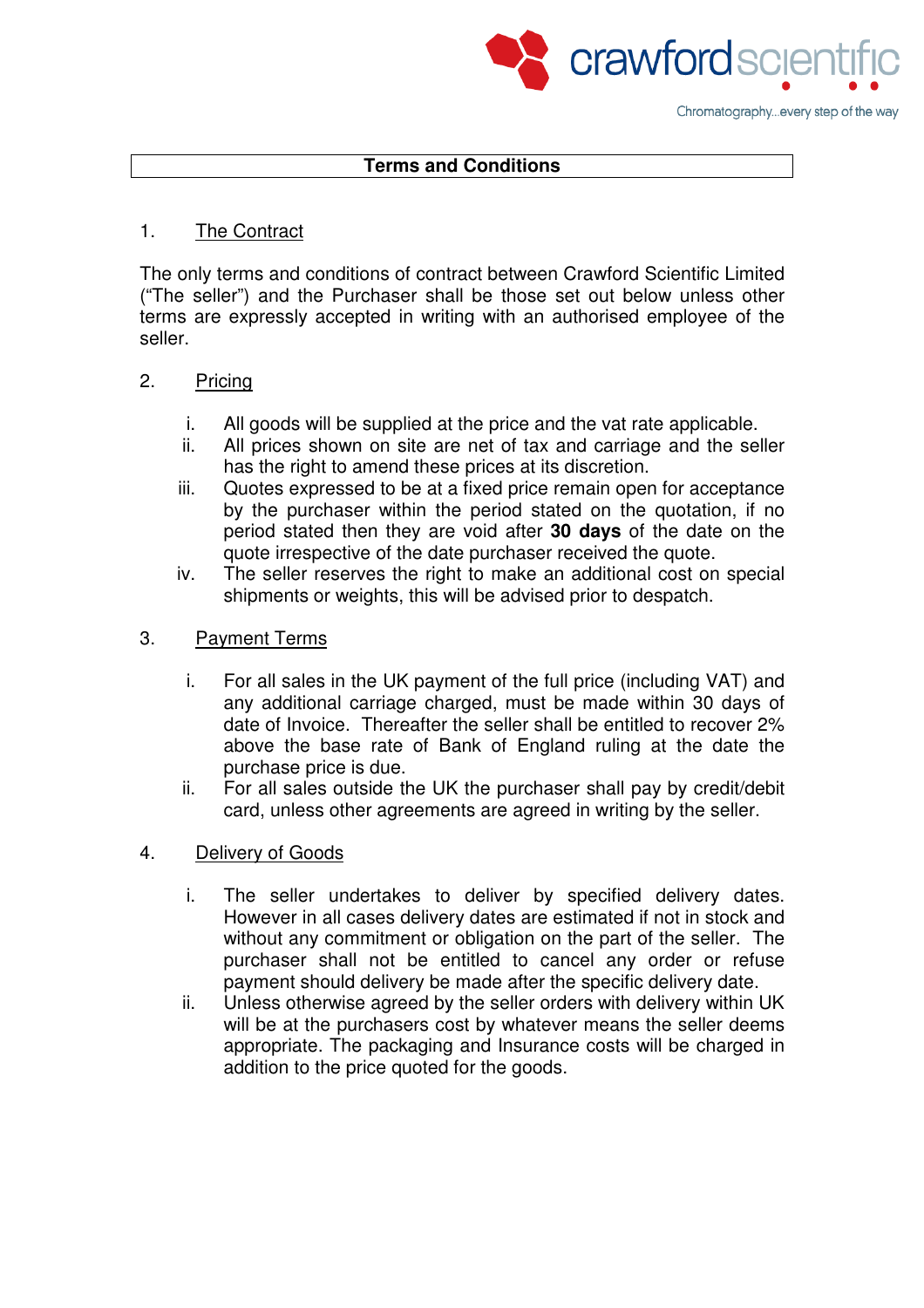

- iii. Unless otherwise specified on all orders for delivery outside the UK, the costs of cases and containers, dock and airport costs, port and customs entry, freight, insurance if any will be chargeable to the purchaser. The purchaser shall be responsible for complying with any legislation or regulations governing the importation of the goods into the country of destination and for the payment of any duties thereon. The seller shall be entitled to make delivery of goods and instalments if required and will require to pay for any instalment in addition to goods. If the purchaser fails to accept delivery within **14 days** of receipt of notice in writing that the goods are ready for delivery the purchaser shall be liable for all the sellers storage costs and additional carriage costs to the seller shall be entitled without prejudice to its other rights to resell or otherwise dispose of the goods.
- iv. Claims for shortages or damage to goods before risk passes must be made in writing within **14 days** of receipt failing which proper delivery shall be conclusively presumed to have been made.
- v. Where the goods are returned for any reason other than (iv) above the seller reserves the right to make a charge against the purchaser of **20%** re-stock charge, we also reserve the right to refuse return of said goods if any other reason other than (iv).
- vi. The seller reserves the right to designate minimum order quantities and/or minimum handling charges for its products.
- 5. Conditions, Warranties and Sellers Liabilities
	- i. Subject to fair wear and tear, and the due observance of any installation, user, storage, operating or maintenance instructions the seller undertakes to replace or at its option repair free of charge to the purchaser any goods, which the purchaser can establish are defective by reason of defective workmanship or materials and which are returned to the seller within **12 months** of the date of receipt by the Purchaser.
	- ii. No warranty is given that the goods are suitable for any particular or special purposes or for use in connection with any equipment unless expressly given in writing by the seller.
	- iii. To the fullest extent permitted by law, the seller hereby excludes liability in tort to the purchaser or to any third party. The purchaser hereby represents that it is a competent user of the class of goods supplied hereunder, that it has satisfied or is able to satisfy itself that the goods are safe to use, and that it will institute a safe system of working for the use of goods. The purchaser shall indemnify the seller against any claim by a third party that the third party (or any fourth party on whose behalf the third party is acting) has suffered any loss, damage, personal injury or death by reason of or resulting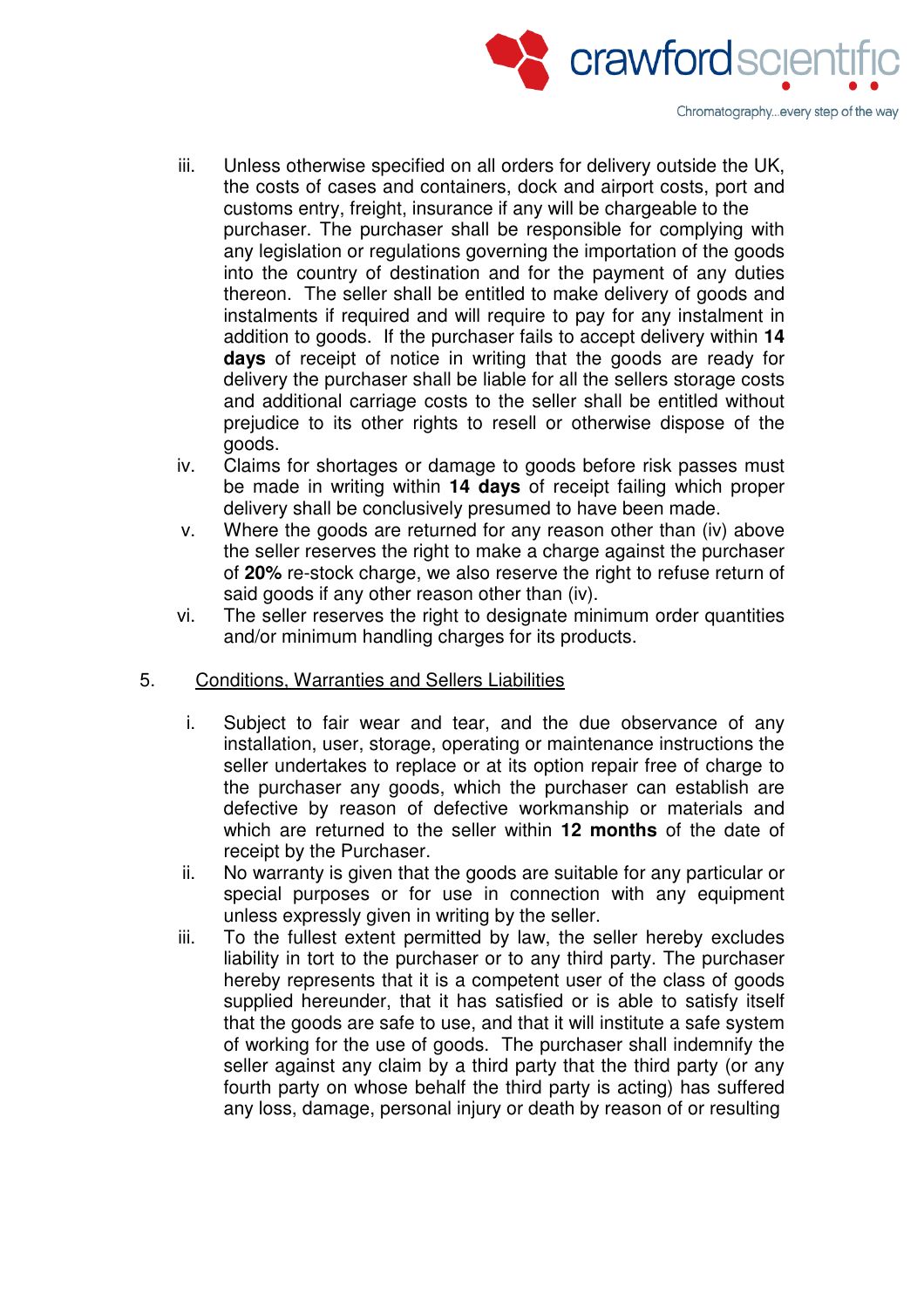

from any negligence by the seller or any defect in the design, specification or manufacture of the goods.

iv. The seller shall not be liable for any loss of profit or other financial or consequential loss whenever and however caused arising in respect of goods supplied by the seller. Subject to (iii) above, the seller's liability for any loss or damage to property whatsoever shall be limited to the payment by the seller of a sum not exceeding £5000.00 or twice the price of the goods in respect of which liability arose, whichever shall be the greater. This limitation of the seller's liability shall arise from breach of this contract or from any breach of any condition or warranty implied by law or custom, or from misrepresentation by or the negligence of the seller, its employee's or agents.

## 6. Purchaser's Duty to Take Care

- i. The purchaser agrees that it should take all reasonable steps to eliminate or reduce risk to health and safety to which use of the goods may give rise and acknowledges that where the goods are manufactured to a design supplied by the purchaser, the seller will not undertake any research as to the risks to health and safety which may arise from use or storage of the goods.
- ii. The purchaser shall indemnify the seller against any claim, proceedings, costs, loss, damage or liability suffered by the seller as a result of failure by the purchaser, or any other person in control of the goods, to take such steps or ensure compliance with the duties referred to in (i) above.

#### 7. Patents, Designs and Technical Information

- i. The purchaser shall not use or deal with the goods or the sellers literature, brochures, leaflets or lists so as to infringe, interfere with or weaken any rights of the seller or of any manufacturer of the goods under or in any respect of any patents, processes, proprietary information, trademarks, registered designs, logo's artwork or copyright for or in connection with the goods. The seller shall have no liability for the infringement of any rights of any third party arising from the use of the goods in combination with other goods, trademarks or processes not supplied by the seller.
- ii. Where the goods are manufactured to the design or specification of the purchaser, the purchaser warrants that such a design or specification does not infringe the rights of any third party.